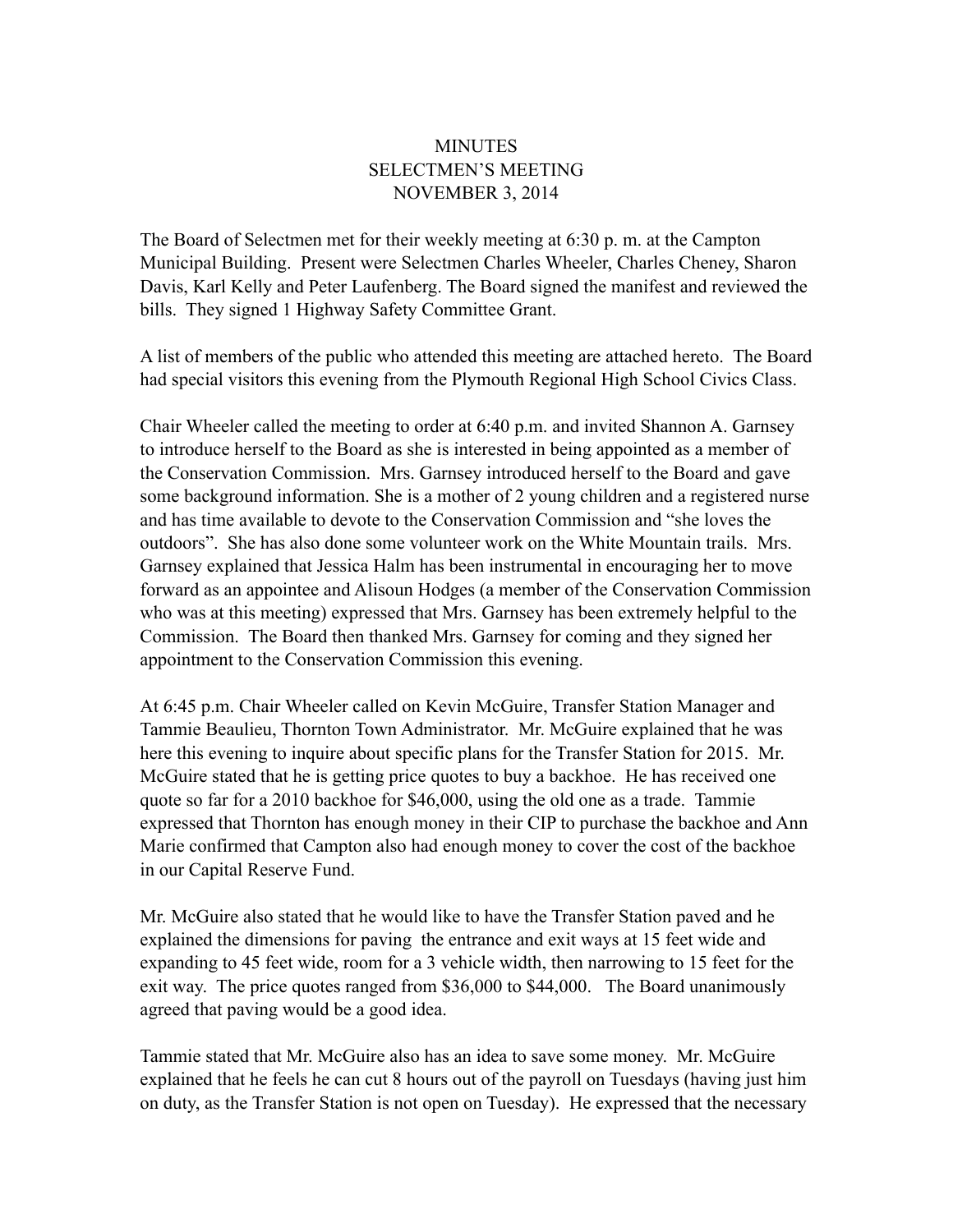work will still get done and will eliminate any overtime pay. The Board was certainly impressed with saving money and agreed with Mr. McGuire's idea.

Lastly, Mr. McGuire indicated that he would like to purchase a storage trailer for the cardboard and the price for the trailer is \$3,000.00. This would come out of the 2014 budget. Tammie Beaulieu indicated that the 2014 Budget looks good.

Tammie inquired if the Board would like to see Mr. McGuire, on a quarterly basis. The Board concurred. The Board then thanked Tammie Beaulieu and Kevin McGuire for coming this evening.

Chair Wheeler then called on Selectman Laufenberg regarding healthcare insurance. Selectman Laufenberg stated that the Healthcare Insurance Committee has been meeting with various healthcare providers, including R.J. Dragon, and are now ready to recommend New England Employee Benefits Company (NEEBCo) as the new insurance broker for the Town and switching to Harvard HMO. Selectman Laufenberg advised that the recommended plan is a better plan for employees and will cost the Town substantially less money. He then introduced Jennah B. Partington, Customer Service Supervisor for NEEBCo to review the recommended healthcare plan. Ms. Partington provided handouts to the Board pertaining to Premium contributions, deductible amounts, a Flexible Spending Account established for employees and an annual employer savings/cost based on an estimated percentage of utilization monies. Ms. Partington also provided a sheet of costs to employees regarding specific medical care and co-pays and compared the costs with the Town's current policy. Ms. Partington explained that employees will have access to all hospitals in New Hampshire and Massachusetts with a referral from their Primary Care Physician. If the Harvard HMO is approved by the Board this evening it will take effect on January 1, 2015. Ms. Partington indicated that an educational meeting for employees and spouses will be held to review the new plan and to answer any questions (if the change is accepted).

Selectman Laufenberg also informed the Board that a clear benefits administrator job description will have to be established and then assigned to the appropriate town employee. It was also explained that a 60-day notice must be given to employees before a change can be effected. With that in mind, Selectman Laufenberg asked if a vote could be taken this evening. Chair Wheeler inquired of each Board member their thoughts and the consensus was favorable to change the insurance broker and plan to Harvard HMO due to considerable savings to the Town and benefits to employees such as a resulting lower deductible to employees due to the Town's contribution to the actual \$4,000.00/\$6,000.00 deductible; therefore allowing the \$1,000.00 deductible benefit to employees. There will also be an employer funded Flexible Spending Account established for each employee in the amount of \$500.00 to off-set increased costs of copays. Chair Wheeler called for a Motion and Selectman Cheney made the Motion to accept the recommendation for the Town to change to NEEBCo as the healthcare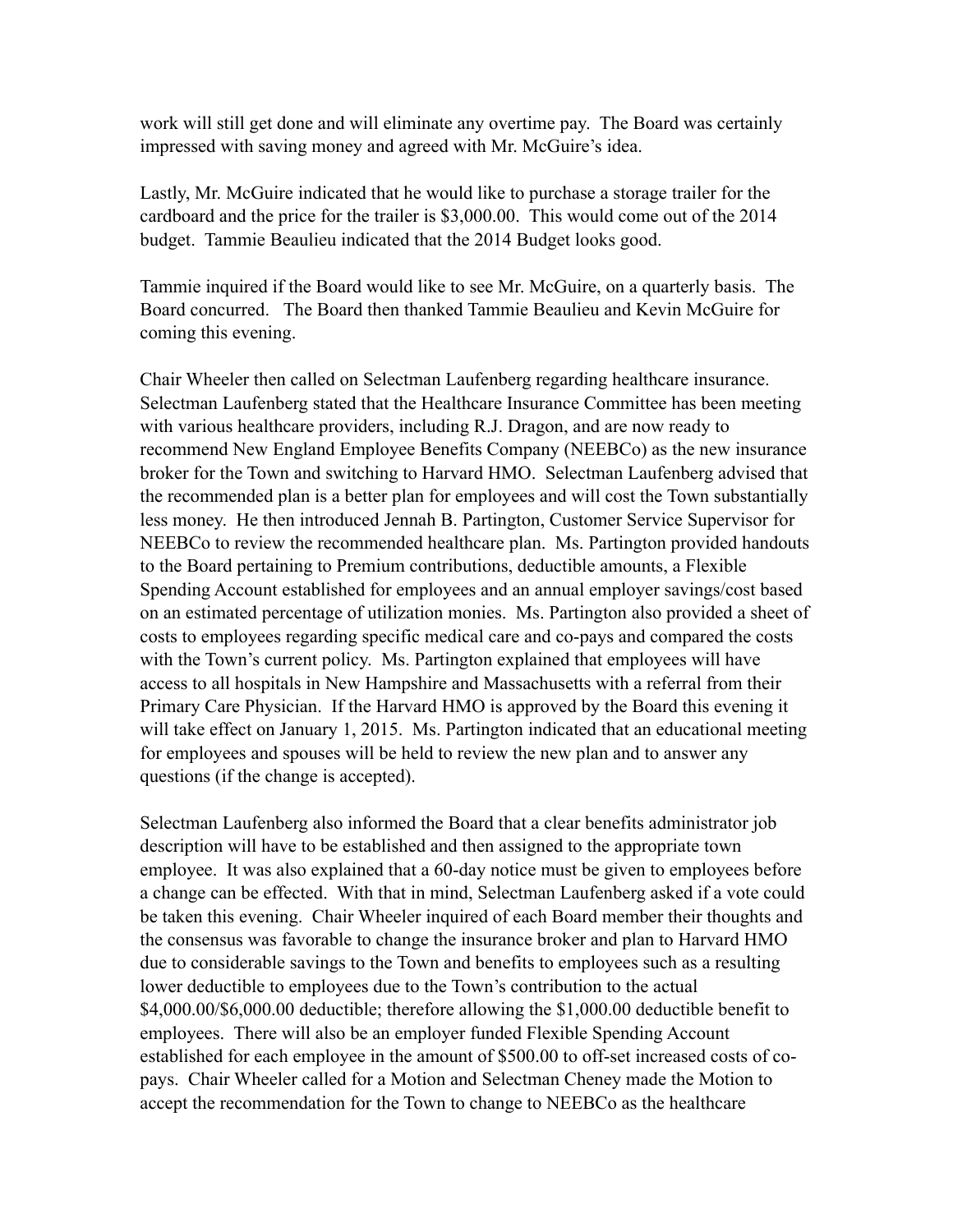insurance broker and Harvard HMO as the Healthcare Plan. The Motion was seconded by Selectman Karl Kelly, and with a roll call vote: Selectman Wheeler – aye, Selectman Davis – aye, Selectman Cheney – aye, Selectman Karl Kelly – aye, and Selectman Laufenberg – aye, the Motion to change the healthcare insurance plan and the broker was unanimously approved. The Board also agreed that the opt. out figure would be calculated on the average of the high to low single premium. Ann Marie needs to get the premium quotes from Jennah Partington to calculate the total cost to the Town for the new plan. Selectman Laufenberg inquired if the Board would like the Insurance Committee to pursue acquiring dental quotes and short and long term disability insurance quotes from NEEBCo. The Board agreed. At this point, Ann Marie expressed her feelings that R.J. Dragon has serviced the Town's Healthcare insurance and dental and short and long term insurance for a long time and did an excellent job. Ann Marie expressed she felt it was unfair to drop his services completely. Ann Marie and Craig Keeney confirmed that the plan change voted upon this evening for healthcare is similar to a plan that R.J. Dragon brought to the previous Insurance Committee, approximately 2 years ago, and the employees were not in favor of the plan.

Chair Wheeler then continued the meeting by calling on Craig Keeney regarding the Blair Bridge lighting changes. Craig indicated the repairs are completed and the lighting change is also completed. He stated there should be an approximate 80% reduction in cost of electricity with the new lighting. At present, every other light is lite. Craig presented a price quote for a timer for the lights in the amount of \$240.00. The Board approved the price quote and the installation of the timer.

Selectman Davis mentioned that Police Chief Warn had some issues to discuss about the bridge. Chair Wheeler then called on Police Chief Warn who indicated he had issues with the cameras pertaining to images and the monitoring having to be done at the site. Chief Warn did meet with Jonathan Adams and discussed the issues regarding reduced images and possibly a reduced lighting issue. It was agreed by Jonathan that he would install interior cameras (to try on a trial basis) to see if the cameras will resolve the issues. The price for the two cameras would be \$600.00, if purchased.

Chief Warn also mentioned that he is searching for a grant for an improved traffic monitoring device which will give more statistics such as traffic speed and traffic count for peak traffic periods. Chief Warn indicated he would budget for the device with the anticipation of grant funds.

At 7:50 p.m. Chair Wheeler announced that the Board would be going into a Non Public Session under RSA 91-A: 3, ll (c) regarding a tax matter. A Motion was made by Selectman Davis to go into Non Public Session and seconded by Selectmen Kelly and with a roll call vote, Selectman Wheeler – aye, Selectman Davis –aye, Selectman Cheney – aye, Selectman Kelly – aye and Selectman Laufenberg – aye, the Board went into Non Public Session. The Board came out of Non Public Session at 7:54 p.m.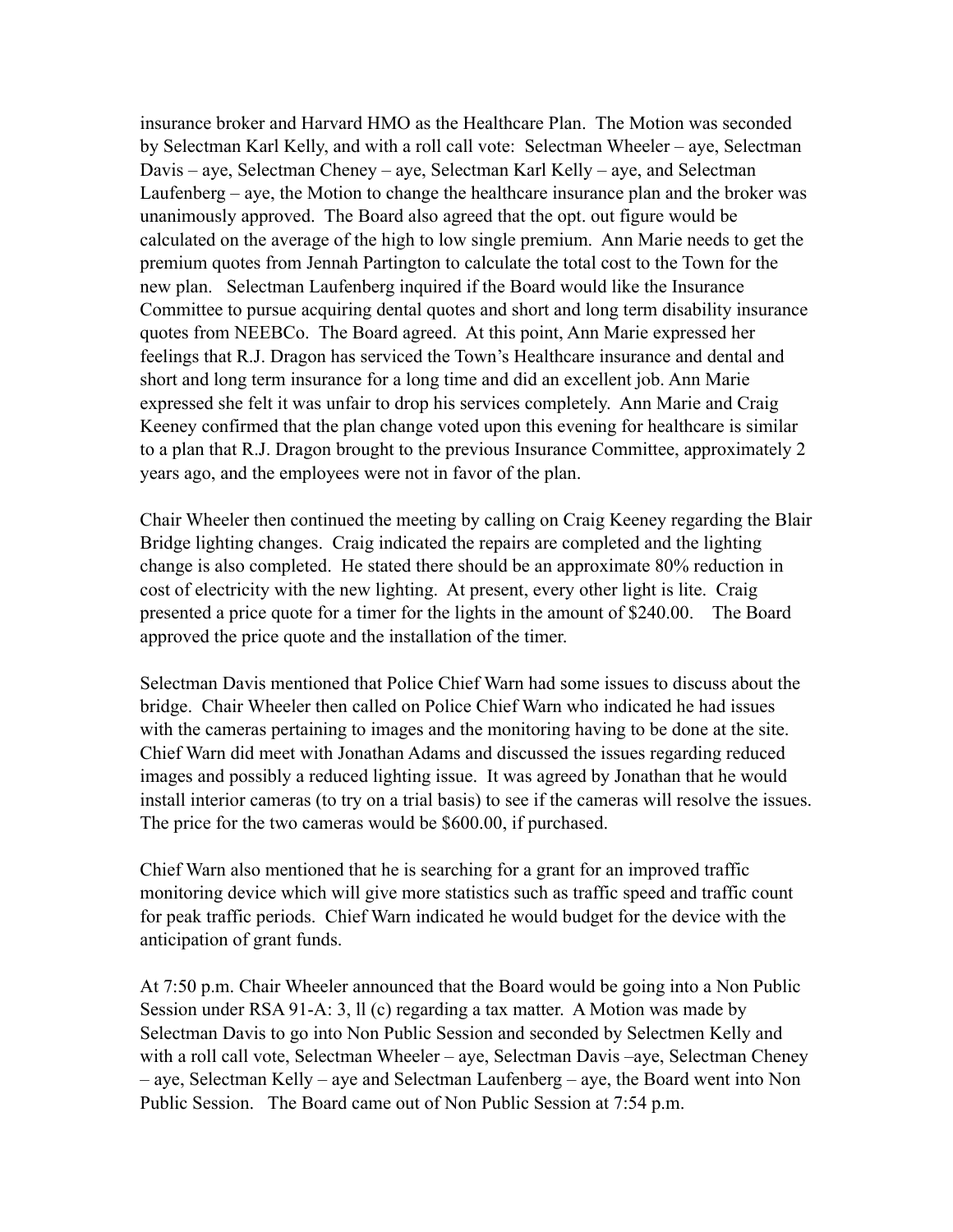Chair Wheeler continued the meeting by calling on the Fire Commissioners to discuss the Intergovernmental Agreement. The Fire Commissioners present were Kelly Bolger, Diane Richards and Brenda Boisvert. Kelly Bolger called on Diane Richards to discuss the concerns the Fire Commissioners have. Some of the concerns mentioned were: (1) the firefighters insurance renewal does not coincide with budget approvals; (2) the Commissioners would like to have a joint meeting with the 3 Towns rather than individual Towns meeting each time for approvals; (3) the fact that all three Towns have the same legal counsel (creating a conflict of interest); and (4) concern that the Fire Chief does not have the sole discretion to hire and removal, (if necessary). Kelly Bolger expressed that Primex offers a service to hear appeals from removed employees. Kelly expressed that a third party might be a better way to proceed. Chair Wheeler and Selectman Davis expressed that the Intergovernmental Agreement is still in the revision stage so the Commissioners were welcome to submit in writing any language that they would like to be considered to add. It was also expressed by Chair Wheeler that the changes made so far have not given any more power. The added language to the proposed Agreement is just giving a clearer picture to define job descriptions and duties to alleviate communication issues. As far as insurance renewal dates are concerned it was suggested that the Commissioners approach the insurance provider to change the renewal dates. As far as a Joint Meeting, the Board suggested that the Commissioners just request the Joint Meeting and the Boards will try to accommodate. The Board acknowledged the issue of legal counsel conflicts and will discuss that issue further. The Board thanked the Commissioners for coming and Diane Richards confirmed that if the Commissioners have any other concerns to let the Board know.

Chair Wheeler then called for approval of the two sets of Non Public Minutes of October 27, 2014 and the regular meeting Minutes of October 27, 2014. After two revisions made by Selectman Davis and one revision made by Selectman Cheney to the regular Minutes, a Motion was made by Selectmen Davis to approve the two sets of Non Public Minutes as written and approve the regular Minutes as revised. The Motion was seconded by Selectman Kelly and the Non Public Minutes and regular Minutes were unanimously approved.

Chair Wheeler then called on Ann Marie to review correspondence. Ann Marie stated that the Old Home Day Committee members sent a letter which Ann Marie read to the Board. The Old Home Day Committee is seriously considering discontinuing the group. Also, the Committee mentioned the  $250<sup>th</sup>$  celebration of Campton in 2017 and the Committee believes that the planning of such celebration should remain with the Board of Selectmen. Lastly, they invited the Board of Selectmen to attend the Committee's meeting scheduled for November 10, 2014, in the art room at the Campton School at 5:30 p.m.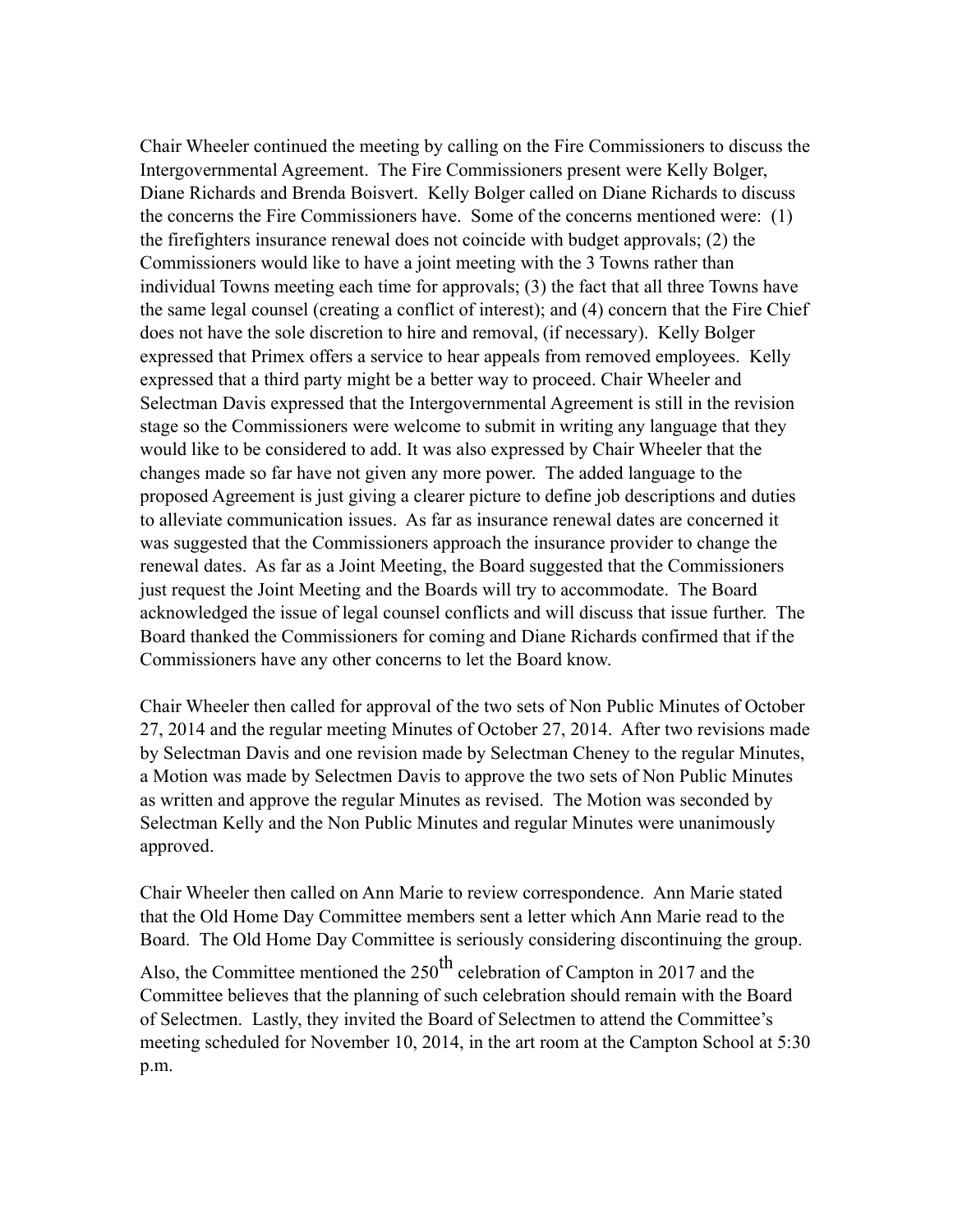Ann Marie informed the Board that a letter was received from James and Margaret Manning, Thornton residents (which she read to the Board) commending Kevin McGuire, Manager of the Campton/Thornton Transfer Station, for his "exemplary and professional manner" in which he performs his managerial duties and responsibilities. Chair Wheeler and Selectman Cheney both concurred with Kevin McGuire's excellent management of the Transfer Station.

Ann Marie stated that an e-mail was received from Norma Gluyas who is finishing her Bachelor of Science in accounting degree at Southern New Hampshire University and she is interested in an internship in 2015 for the Town of Campton. The Board agreed that ultimately the decision would come from Ann Marie as she would have to spend the time preparing and training.

Ann Marie indicated that she spoke with Attorney Spector-Morgan regarding the Bill of Interpleader concerning the auction of the property located on Goose Hollow Road. Ann Marie compiled all the costs involved and the actual sale of \$26,000 exceeds the costs by \$516.46 after all acceptable expenses and a 15% penalty based on the assessed values of the property. Attorney Spector-Morgan will submit the Bill of Interpleader with the Grafton Superior Court.

There being no further correspondence presented by Ann Marie, Chair Wheeler proceeded with Other Business – Selectmen's Input and called on Ann Marie who indicated that another Public Hearing needed to be scheduled concerning the Hazardous Mitigation Plan. The Board agreed to have Ann Marie schedule the hearing on a future Monday night.

Chair Wheeler informed the Board that he will not be in town for Election Day. The Board members arranged their time schedule for Election Day.

There being no further business, Chair Wheeler declared the meeting adjourned at 9:00 p.m.

Respectfully submitted,

Eleanor M. Dewey, Office Assistant to Ann Marie Foote, Town Administrator